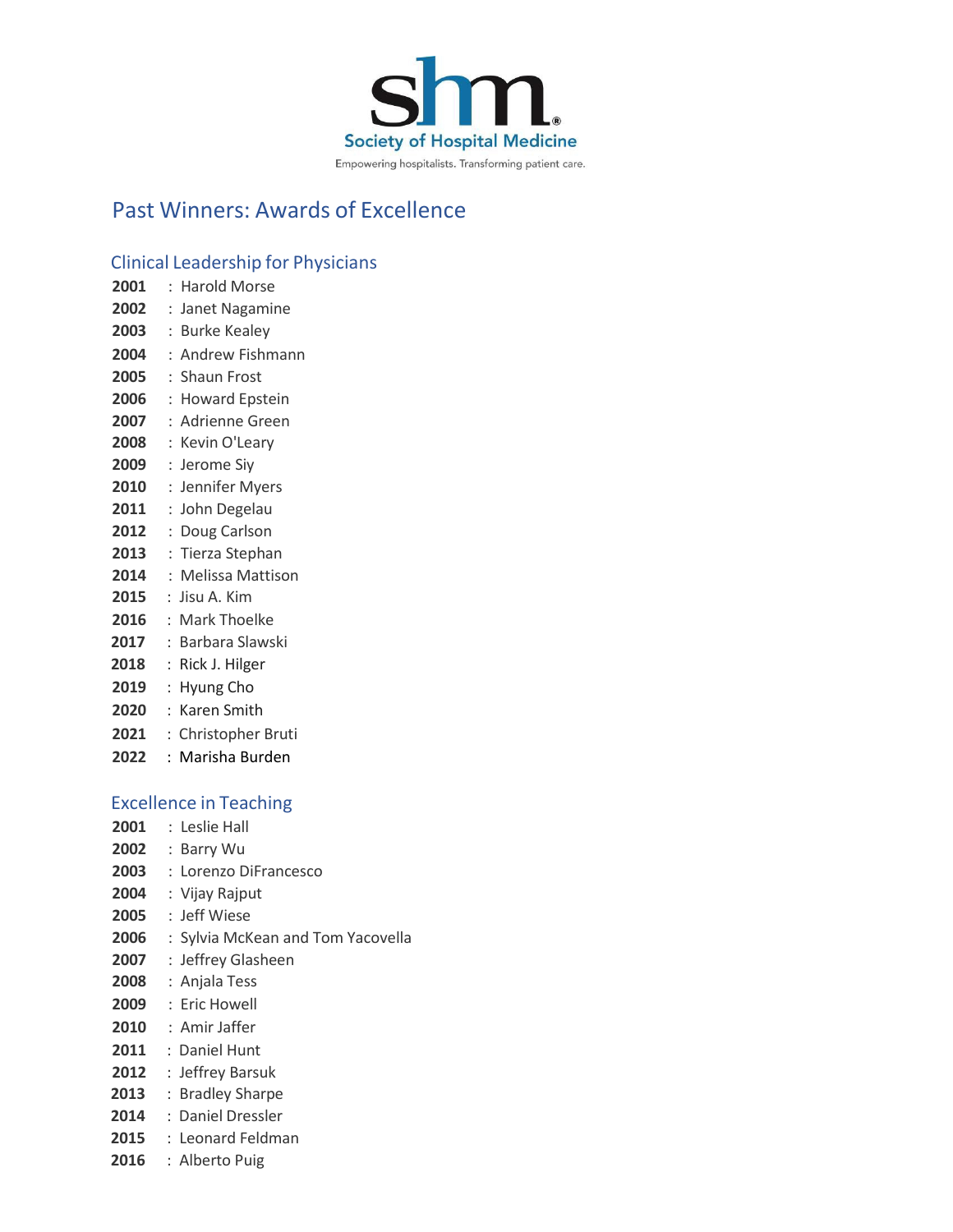

- : Steven Cohn
- **:** Jennifer O'Toole
- : Christopher Moreland
- : Kathleen M. Finn
- : Juan Nicolas Lessing
- : Grace Huang
- : Christopher Moriates

# **Outstanding Services in Hospital Medicine**

 : Michael Ruhlen : Russell Holman : Ronald Greeno : Diane Craig : Joseph Ming Wah Li : Erin Ragan Stucky : Daniel Rauch : David Zipes : Eric Siegal : Mitchell Wilson : Patrick Conway : William Atchley : Patrick Torcson : Kenneth Simone : Ann M. Sheehy 2016 : Thomas McIlraith : Jeffrey Greenwald **:** Flora Kisuule **:** Kendall M. Rogers **:** Efren Manjarrez : Robert Zipper : Amith Skandhan

Excellence in Research : Sanjay Saint : Kaveh Shojania : David Meltzer : Andrew Auerbach : Sunil Kripalani : Christopher Landrigan : Vineet Arora : Peter Lindenauer : Samir Shah : Margaret Fang : Raj Srivastava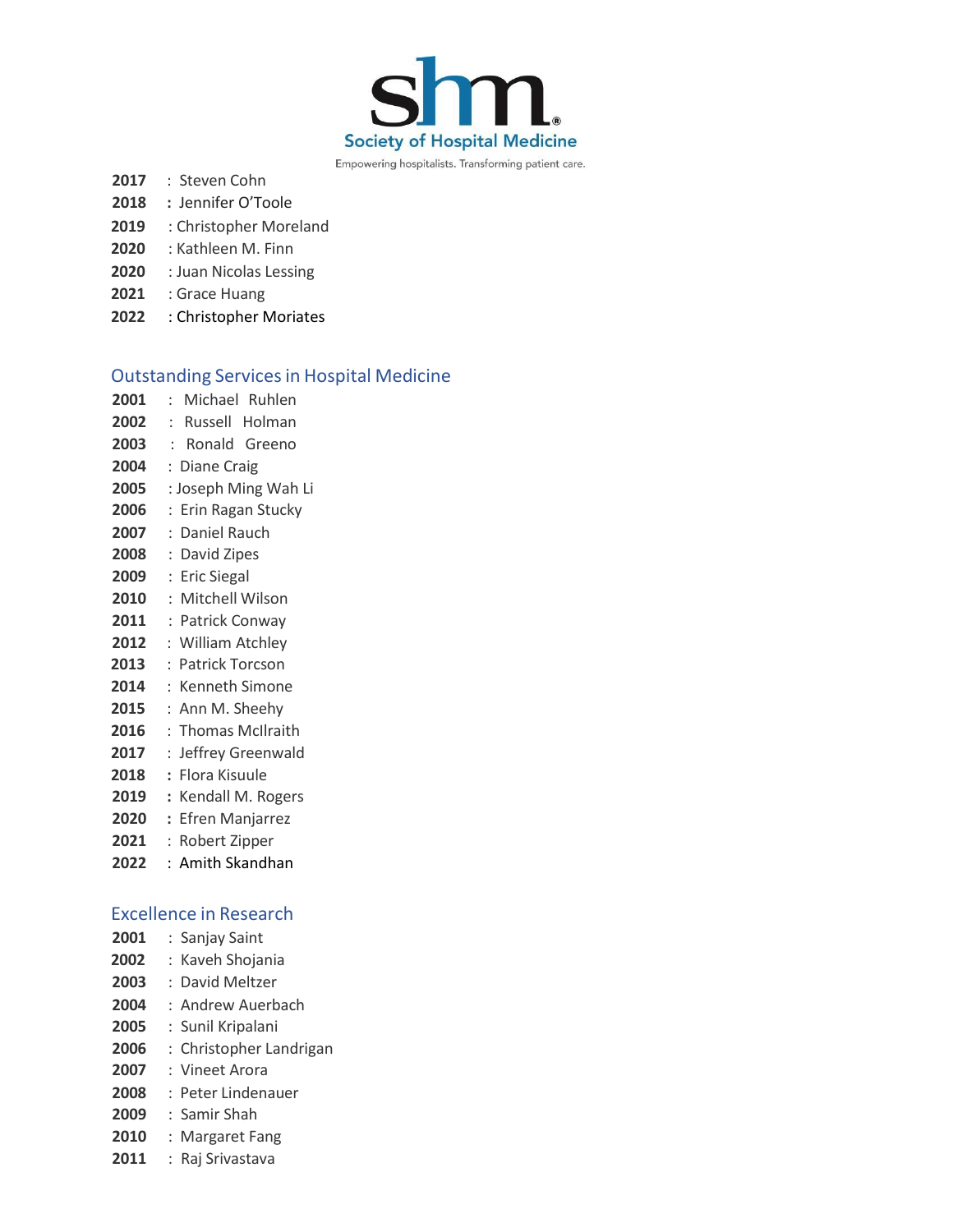

- : Ron Keren
- : Jeffrey Schnipper
- : Joshua Metlay
- : Vineet Chopra
- **:** Jeffrey Barsuk
- **:** Teryl Nuckols
- **:** Tara Lagu
- **:** Shoshana J. Herzig
- : Ryan Greysen
- : Derek Williams

# Clinical Leadership for Nurse Practitioners/Physician Assistants (formerly Excellence in Hospital Medicine for Non-Physicians)

- : Ryan Genzink
- : Jina Saltzman
- : Jeanette Kalupa
- : Michelle Swanson
- : Tracy Cardin
- : Tiffani Panek
- : Michael McFall
- **:** Meredith K. Wold
- **:** Lorraine Britting
- **:** Ilaria Gadalla
- **:** Krystle Apodaca
- **:** Kasey Bowden

#### Excellence in Humanitarian Services

- : Patience Reich
- : The Global Health Core
- : Bijay Acharya
- : Jonathan Crocker
- **:** Michelle Morse
- **:** Kristian Olson
- **:** Khaalisha Ajala
- **2021 :** Eileen Barrett
- **:** Ingrid Pinzon

# Excellence in Teamwork in Quality Improvement

- : University of California, San Diego, VTE Prevention Project Led by Gregory Maynard, MD
- : Novant Health's Corporate Medication Reconciliation Team Led by John Gardella, MD, MBA, FCCP, SFHM
- : Emory Healthcare's VTE Prevention Program Led by Jason Stein, MD, SFHM
- : Cleveland Clinic's Blood Management Team Led by Ajay Kumar, MD, FACP, SFHM
- : The University of Colorado In: Hospital Stroke QI Team Led by Ethan Cumbler, MD, FACP